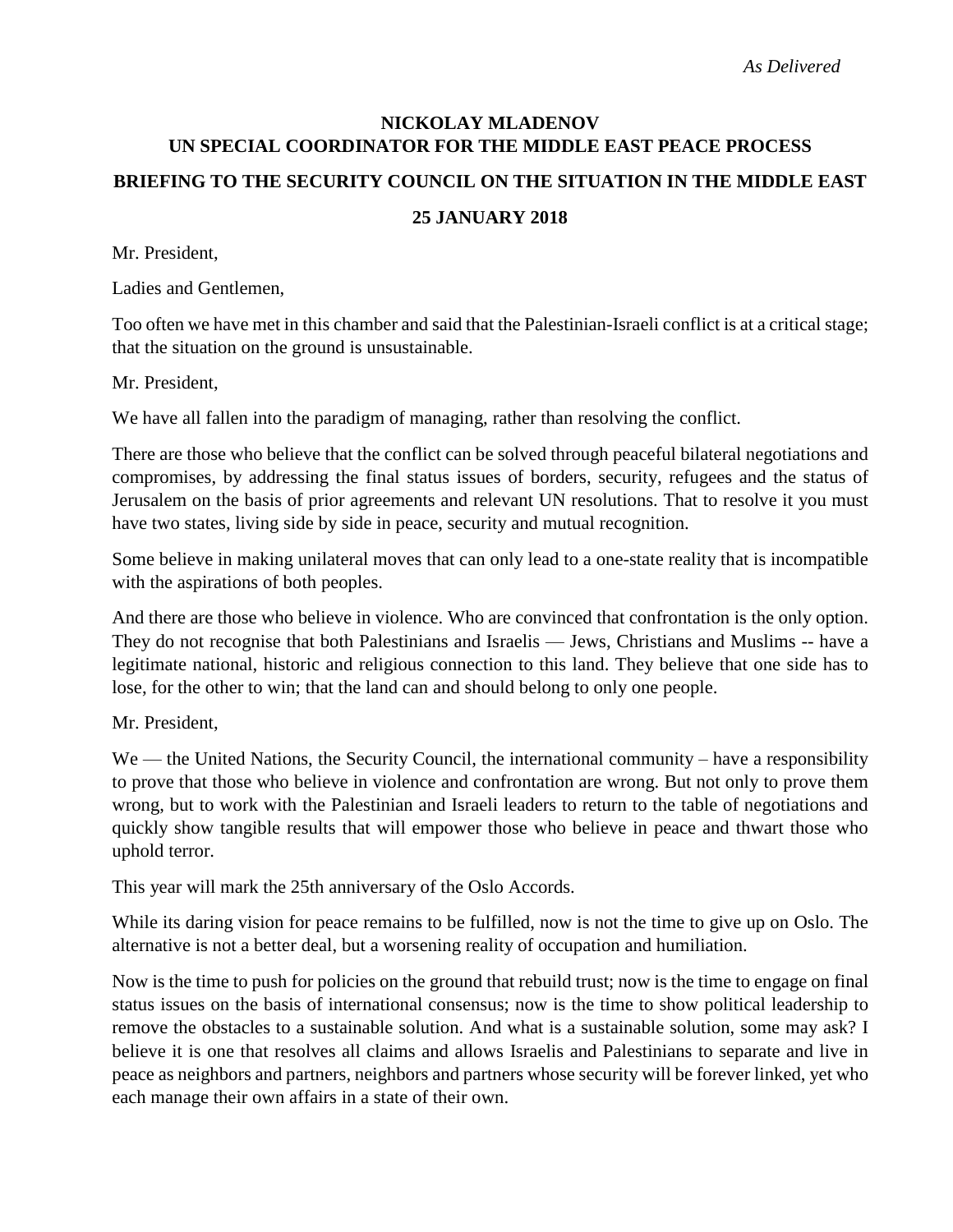Now is the time for leadership.

Make no mistake, however, while the current negative environment and dynamics may have been exacerbated by rhetoric and recent events, they are not new. The lack of political will to take meaningful action to restore confidence and resume negotiations, and the propensity to take unilateral decisions have been there for years.

During this time, various peace efforts have repeatedly floundered – victims of political agendas designed to sabotage progress towards realizing a two-state solution, or the fear of making historic compromises with the past in the interest of the future.

This paralysis has elicited a heavy price: continued violence and insecurity; an ever-expanding settlement enterprise; a persistent Palestinian political divide; and a deteriorating, unsustainable situation in Gaza under the control of Hamas. Taken together, these elements kill hope, breed frustration, and increase radicalization on the ground.

Our choice today is clear. We either take urgent concrete steps to reverse this perilous course or risk another conflict and humanitarian disaster.

In this regard, let me begin today by expressing my deep concern over funding for UNRWA this year. While the recent U.S. pledge of USD 60 million is appreciated, it represents a significant reduction of its traditional contribution, increasing anxieties for the community of 5.3 million Palestine refugees who have already suffered the longest protracted refugee crisis in the world, seventy years.

Given tensions on the ground, I welcome UNRWA's firm commitment to continue providing services to Palestine refugees on an uninterrupted basis. Shutting down or reducing services at this critical time would further destabilize a region riddled with conflict, insecurity and radicalization.

On 22 January, UNRWA launched a global fundraising campaign, aimed at raising some USD 500 million, to keep its schools, clinics, relief and other services open throughout 2018 and beyond. I thank Member States that have already joined this global campaign to further support UNRWA and I encourage others to follow suit.

### Mr. President,

The Israeli-Palestinian conflict continues to exact a steady human cost on the ground.

Protests and a relatively low level of violence across the West Bank and Gaza have continued following the US' recognition of Jerusalem as the capital of the State of Israel on December  $6<sup>th</sup>$ .

Since December 18, seven Palestinian civilians, including three children, were killed by Israeli Security Forces (ISF) during protests and clashes – four in the Gaza Strip and three in the West Bank – and another two Palestinians died of wounds sustained in protests during the previous two weeks. I note the concern expressed on 19 December by the UN High Commissioner for Human Rights that the use of force must be calibrated and that lethal force should only be used as a last resort, in situations of imminent threat of death or serious injury, with any resulting fatalities properly investigated by the authorities. I urge Israeli security forces to exercise maximum restraint to avoid casualties in such circumstances.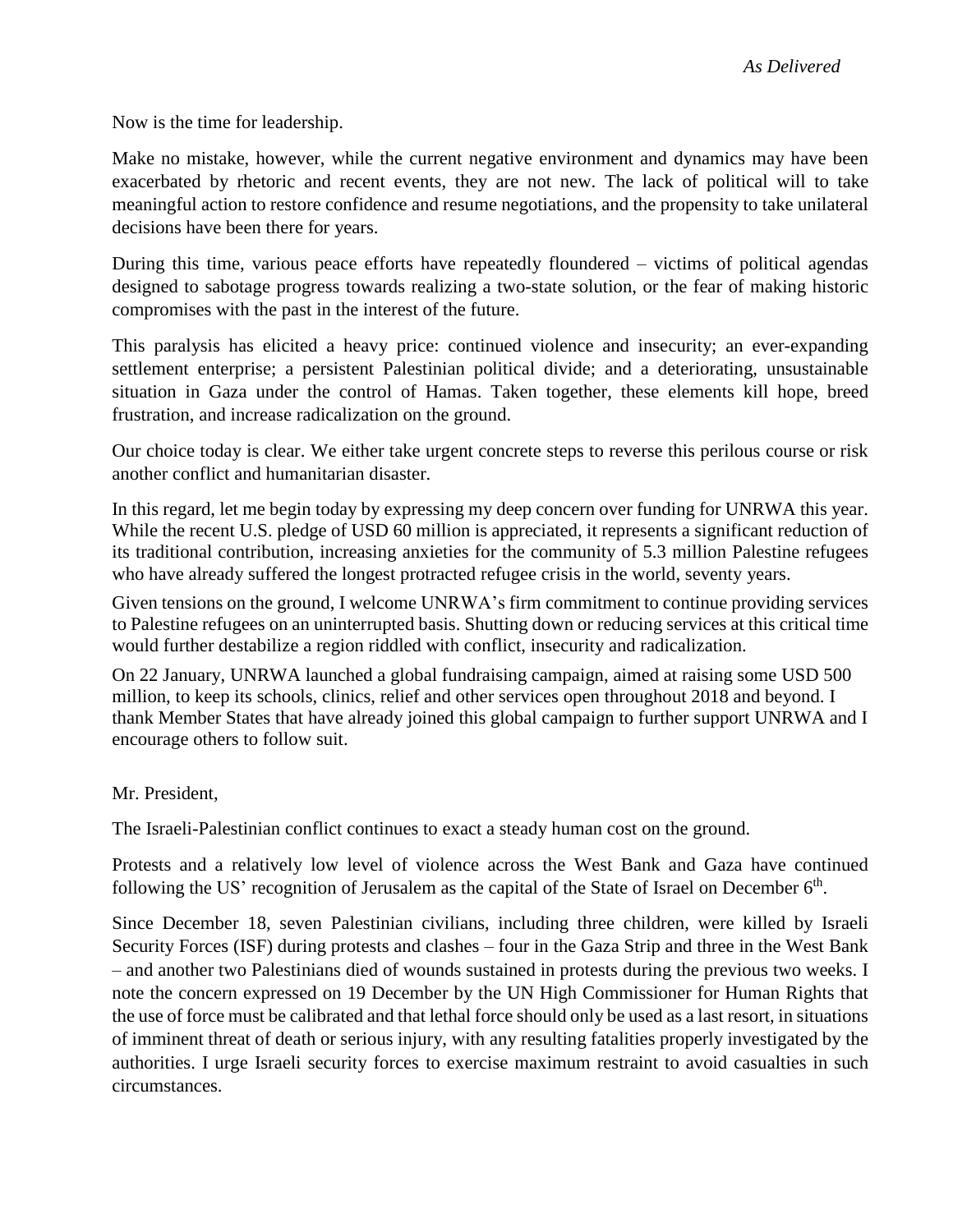On 9 January, an Israeli civilian was shot dead in a drive-by shooting attack near Nablus. There is no justification for terror or for those who condone it, praise it or glorify it. The perpetrators of this attack must be brought to justice.

Subsequently, on 18<sup>th</sup> of January in Jenin, one Palestinian was killed and several others arrested during a raid that the Israeli military conducted reportedly in search of perpetrators of the 9 January attack.

The reporting period also saw Palestinian militants fire eight rockets and mortars from Gaza with three falling inside Israel, causing damage but no injuries.

In response, Israel Defense Forces (IDF) targeted Hamas military sites in Gaza with no reported injuries as well. The IDF also destroyed a tunnel from Gaza extending into Israel and Egypt under the Kerem Shalom crossing, the third such action over the past three months.

I have repeatedly stated that all militant activity, including the digging of tunnels and the firing of rockets, in Gaza must cease. It threatens the lives of Israelis and Palestinians alike, increases the risk of a new escalation of hostilities, undermines calls for lifting the closures, and ultimately damages the prospects for peace.

Mr. President,

Israel's settlement activities continue despite broad international condemnation. On January 10<sup>th</sup>, the Israeli planning authorities advanced plans for over 1,400 housing units in Area C settlements. Additionally, one plan for nine housing units in Psagot was approved for construction.

Separately, four tenders were published for some 500 units, that had been processed in 2017. In comparison, tenders for only 50 units were opened for bidding in the whole of last year. In addition, the authorities announced that some ten new tenders for 880 housing units in seven settlements will be published in the coming weeks.

Settlement construction is illegal under international law and is one of the major obstacles to peace. Settlement-related activities undermine the chances for the establishment of a viable, contiguous Palestinian state as part of a negotiated two-state solution.

Two recent developments further fueled perceptions that the forces that want to block a two-state solution in Israel are gaining ground.

On 31 December, the Central Committee of the Likud party passed a resolution calling for "unhindered" settlement construction and to "extend Israeli law and sovereignty in all the areas of liberated settlement in Judea and Samaria." While not binding, the resolution increases the political pressure for annexation of parts of the West Bank and further undermines Palestinian belief in peace efforts.

Days later, the Knesset passed an amendment to the *Basic Law: Jerusalem*, which is likely to make it more difficult in any future peace agreement for Israel to transfer control over areas currently within the area it defines as Jerusalem's municipal jurisdiction to Palestinian authority.

Mr. President,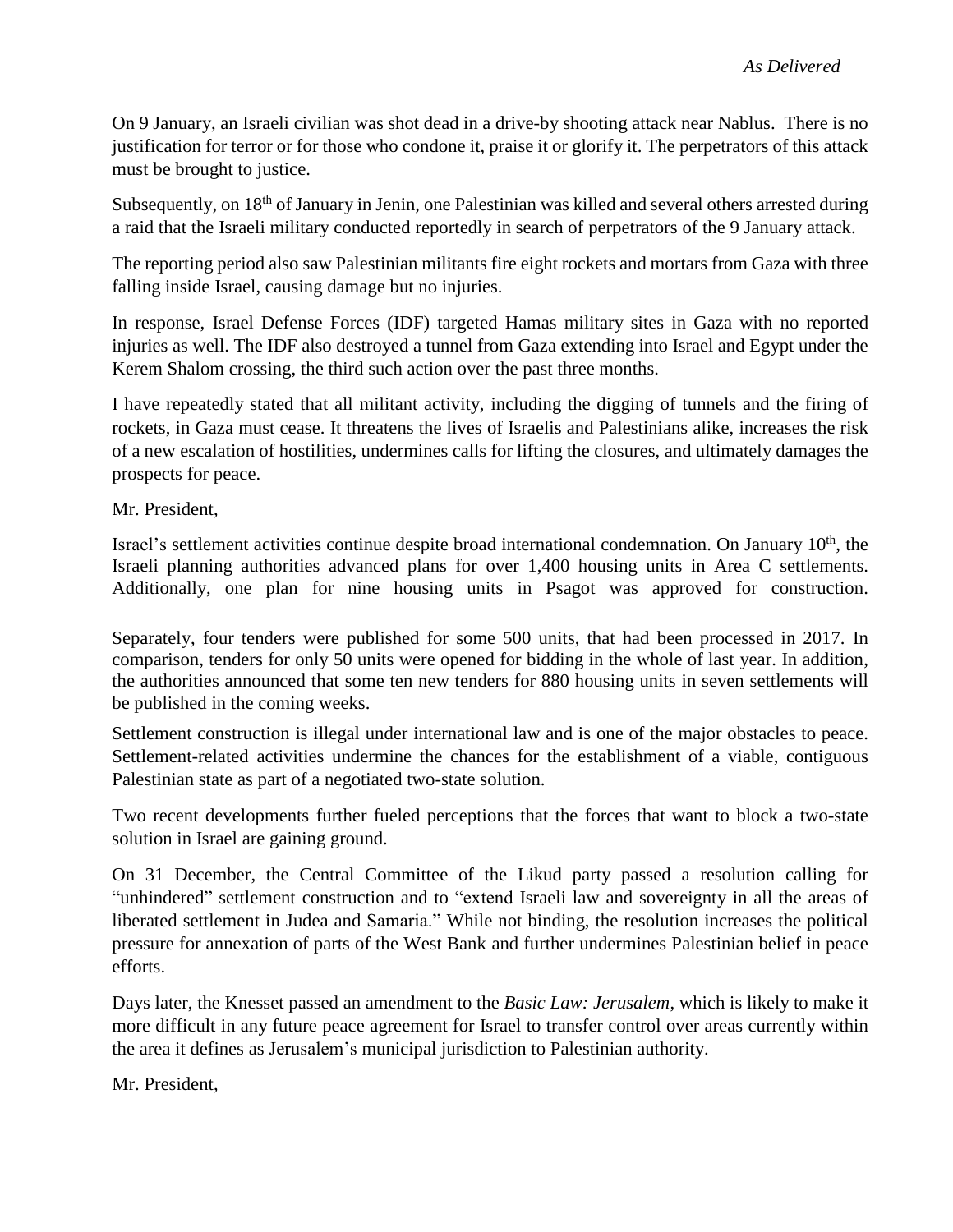The demolition of Palestinian-owned structures has also continued with 16 structures demolished due to the lack of building permits that are nearly impossible to obtain, as noted in the Quartet report of 2016; 14 people have been displaced by these actions. Four additional structures were destroyed during a military operation in Jenin, displacing another 16 Palestinians. Of particular concern is the risk of demolition of 46 school structures in Area C and East Jerusalem.

As the security forces continue to arrest Palestinians in various security operations — some 400 have been detained over the last month – I want to highlight one particular case. On 1 January, 12 charges were brought against Ahed Tamimi, a 16-year-old Palestinian girl arrested in December. Her detention followed the release of a video in which she was seen slapping and kicking two Israeli soldiers in her front yard. On 17 January, an Israeli military court ruled that she will be held until the end of legal proceedings against her.

As stated by OHCHR on 16<sup>th</sup> January, detention of a child must only be used as a measure of last resort and for the shortest possible time. I reiterate the High Commissioner's call that the treatment of all minors be in accordance with international law and the special protection that it grants to children.

Mr. President,

On the Palestinian political front, I want to report to the Council that in response to the U.S. decision to recognize Jerusalem as the capital of Israel, and following the U.N. General Assembly vote on 21 December, the Palestinian Central Council (PCC) met in Ramallah on 14 and 15 January.

In its final statement, the Council, *inter alia*, rejected the U.S. as a partner until it cancels this decision and rescinds both the designation of the PLO as a terrorist organization and the closure of the PLO office in Washington.

The Central Council further declared that the Oslo process was no longer valid and tasked the PLO Executive Committee to suspend the recognition of Israel until it recognizes the State of Palestine and annuls its annexation of East Jerusalem; and to halt security coordination and to revisit economic relations with Israel.

Mr. President,

We are yet to see whether these decisions will be adopted by the PLO Executive Committee and implemented.

Under the current circumstances however, I encourage all parties to refrain from action and rhetoric that will further undermine the chances of returning to meaningful negotiations and to continue their engagement in the interest of peace.

Mr. President,

Turning to Gaza, the worsening humanitarian and security crisis continue to feed a deteriorating situation.

Implementation of the Egyptian brokered intra-Palestinian agreement has effectively ground to a halt. The two sides have been unable to reach agreement, particularly on key obstacles including the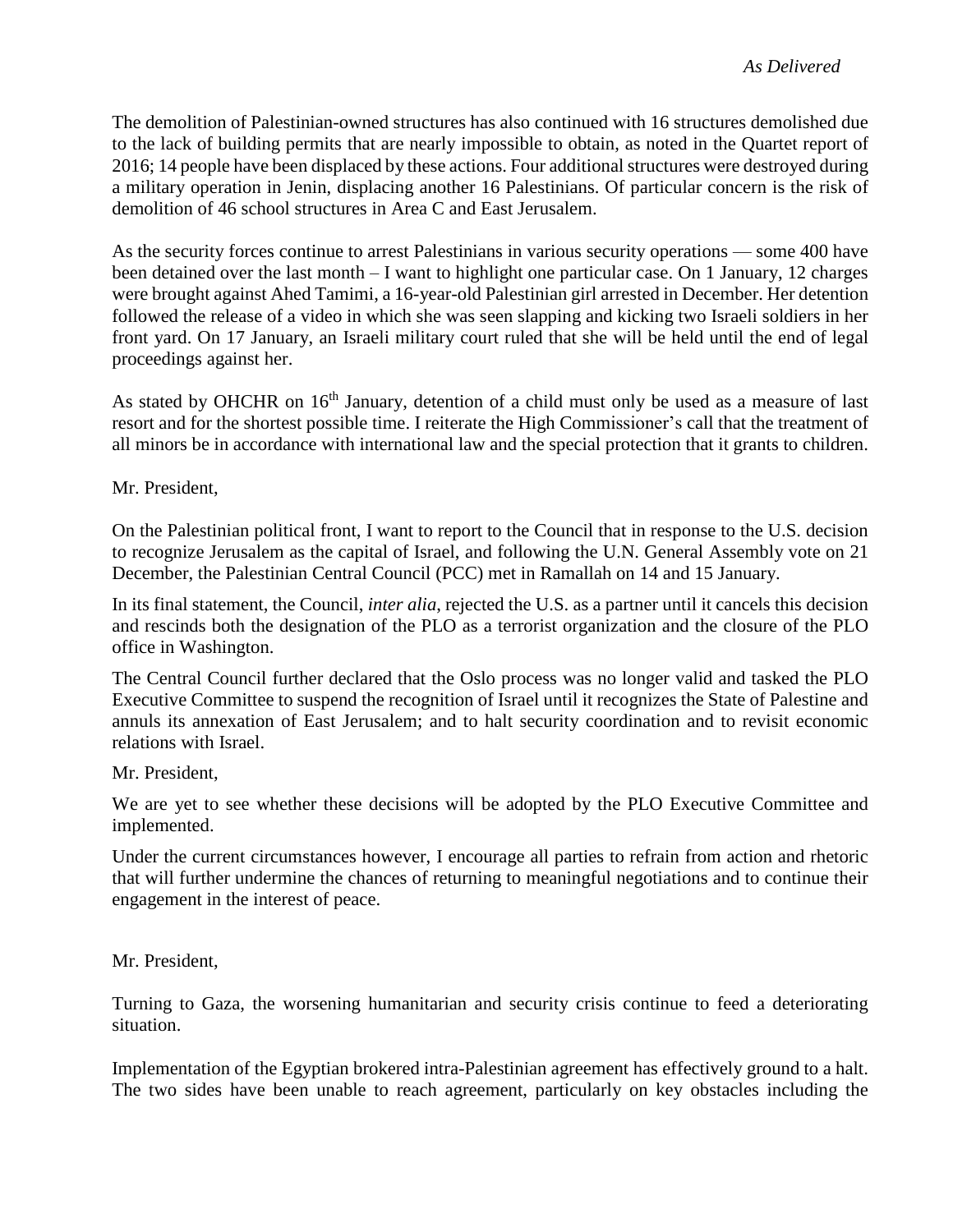collection of taxes, the integration of and payment of salaries to public sector employees, the status of the return of Government administration in the ministries and other institutions and, ultimately, security control of Gaza.

These challenges must be quickly overcome, or the process risks being derailed entirely, leaving Gaza primed for a new escalation.

Mr. President,

Despite these setbacks, I am encouraged that the Gaza crossings continue to be controlled by the legitimate Palestinian authorities after their handover on November 1st.

I also welcome the decision on 3 January by the Palestinian President to resume payments for the full amount of electricity (120 MW) purchased from Israel for Gaza, allowing for an increase in supply to six-to-eight hours of electricity per day.

The humanitarian situation however remains dire. With the current funding available the United Nations will not be able to provide fuel to hospitals and critical infrastructure beyond the end of February.

I also take note of Israel's decision to approve some 85 private sector projects through the Gaza Reconstruction Mechanism since the start of this year.

Yet, these positive developments are not an alternative to the lifting of closures on Gaza and to the returning of the Strip to the full control of the legitimate Palestinian Authority.

The combustible cocktail of humanitarian, political and security challenges must be addressed urgently and effectively.

### Mr. President,

In an effort to support the peace process and address the dire situation in Gaza, Norway and the EU will convene an extraordinary session of the Ad Hoc Liaison Committee (AHLC) on January 31<sup>st</sup> at the ministerial level. This important meeting aims to bring all parties together to discuss measures to accelerate efforts that can underpin a negotiated two-state solution and to enable the Palestinian Authority to resume full control over Gaza. I call on the parties to work constructively and produce tangible outcomes that support these objectives.

Mr. President, Members of the Security Council,

Turning to Lebanon, efforts continue to consolidate stability following the return of Prime Minister Hariri. As part of implementation of the 8 December Paris International Support Group communique, preparations are underway for a conference in support of the Lebanese Armed Forces and security institutions, to be hosted by Italy in late February. Preparations also continue for parliamentary elections in May.